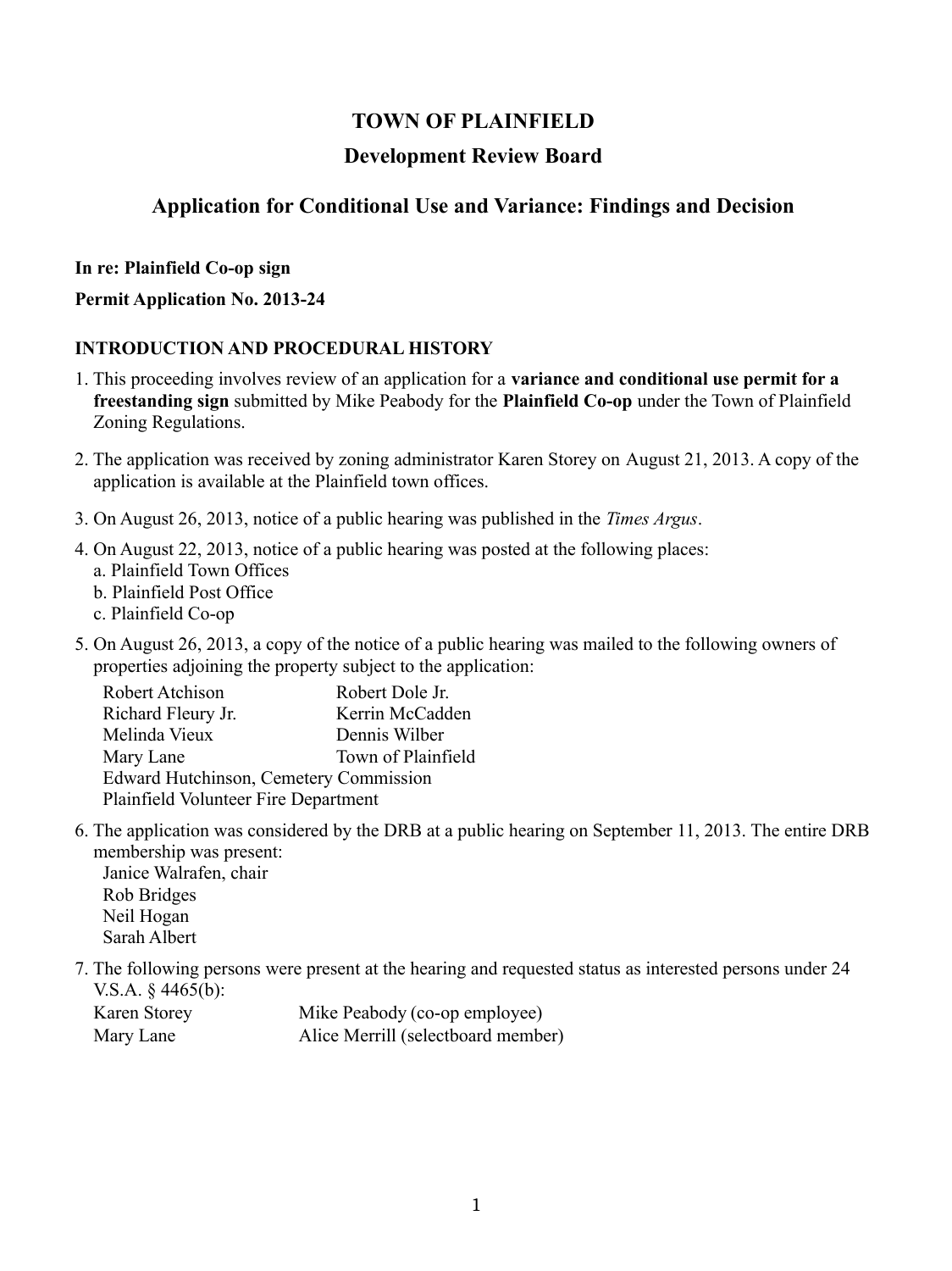### **FINDINGS**

Based on the application, testimony, exhibits, and other evidence the development review board makes the following findings:

- 1. The applicant seeks a conditional use permit to replace the freestanding sign at the Main St. driveway entrance. The subject property is a .15 acre parcel located at 153 Main Street in the Town of Plainfield (tax map parcel no. 11-090).
- 2. The property is located in the **Village** District as described on the Town of Plainfield Zoning Map on record at the town office and section **4.4** of the Zoning Regulations.
- 3. The property does not have frontage on a town road; it is accessed from Main Street via a right-of-way [ROW] owned by the Town of Plainfield.
- 4. Section 3.6 (7) of the zoning ordinance states: "A. One free-standing sign of not more than sixteen square feet is permitted. The maximum size of the freestanding sign may be increased up to forty square feet with the issuance of a conditional use permit." The current sign is 36 sq. ft.; the proposed replacement sign is 70" wide x 59" high, or approx. 30 sq. ft. The proposed sign will be set on posts with the bottom of the sign  $30''$  from the ground, making the total sign height  $105''$ .
- 5. The sign stands on property owned by the Plainfield Fire Department (i.e. Town of Plainfield) where a recently permitted monument has been placed. In that hearing the monument was deemed to include signage.
- 6. Section 3.6 (1) of the zoning ordinance states: "Signs shall be on the same lot as the use advertised." Section 3.6 (7) above restricts the number of free-standing signs on a lot to one. A variance is required because the proposed sign is the second sign on the lot and because the sign is not on the Co-op property.
- 7. The current Co-op sign has been at this location for many years and was never permitted.
- 8. The Co-op is located in a building set back from the street behind the Town Office and is difficult to see from the street.
- 9. The previous ROW was located on the west side of the Town Municipal Offices located at 149 Main St. The Town has exchanged that ROW for one on the east side of the building, between the Town offices and the Fire Department. This is the ROW currently used by customers to access the Co-op parking.
- 10. The Plainfield Selectboard approved the design of the replacement sign at their September 9, 2013 meeting.
- 11. The signposts will be wood, with the sign made out of enameled aluminum with UV coating. Sign Design in Montpelier is creating the sign. A removeable "Open" sign will hang from the bottom; this may be in the shape of a pointing hand and will replace the flag currently used when the Co-op is open.
- 12. The back (east) side of the sign will be blank (painted off-white or yellow) for the time being; the Coop may decide to add lettering to that side in the future.